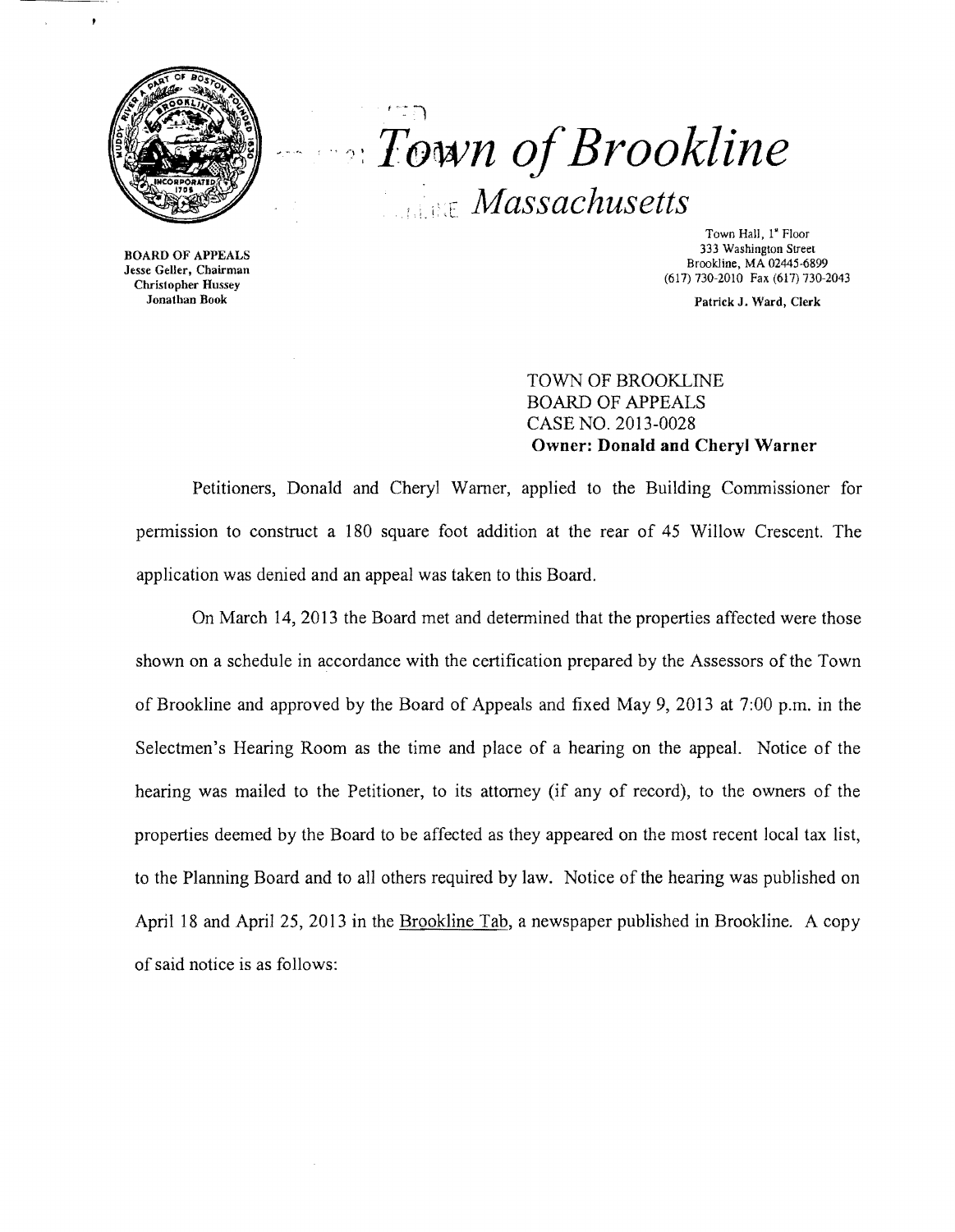### NOTICE OF HEARING

### Pursuant to M.G.L. C. 39, sections 23A & 23B, the Board of Appeals will conduct a public hearing to discuss the following case:

Petitioner: Donald and Cheryl Warner Owner: Donald and Cheryl Warner Location of Premises: 45 Willow Crescent Date of Hearing: May 9, 2013 Time of Hearing: 07:00 p.m. Place of Hearing: Selectmen's Hearing Room, 6<sup>th</sup> Floor.

 $\pmb{f}$ 

A public hearing will be held for a variance and/or special permit from 5.09.2.j; Design Review 5.22.3.c; Exceptions to Maximum Floor Area Ratio (FAR) for Residential Units 5.43; Exceptions to Yard and Setback Regulations 5.60; Side Yard Requirements 8.02.2; Alteration or Extension

Of the Zoning By-Law to construct a  $180$  square foot addition at the rear At 45 Willow Crescent Said Premise located in a S-10 (Single-Family) residential district.

*Hearings, once opened, may be continued by the Chair to a date and time certain. No further notice will be mailed to abutters or advertised in the TAB. Questions regarding whether a hearing has been continued, or the date and time ofany hearing may be directed to the Zoning Administrator at* 617-734-2134 *or check meeting calendar at: http://calendars.town.brookline.ma.usIMasterTownCalandarl? FormID= 158.* 

*The Town of Brookline does not discriminate on the basis of disability in admission to, access to, or operations ofits programs, services or activities. Individuals who need auxiliary aids for*  effective communication in programs and services of the Town of Brookline are invited to make *their needs known to the ADA Coordinator, Stephen Bressler, Town of Brookline, 11 Pierce Street, Brookline, MA 02445. Telephone:* (617) *730-2330; TDD* (617) *730-2327.* 

## Jesse Geller Jonathan Book Christopher Hussey

At the time and place specified in the notice, this Board held a public hearing. Present at the hearing was Chairman Jesse Geller and Board Members, Mark Zuroff and Johanna Schneider.

Don Warner, petitioner, presented the case on his own behalf.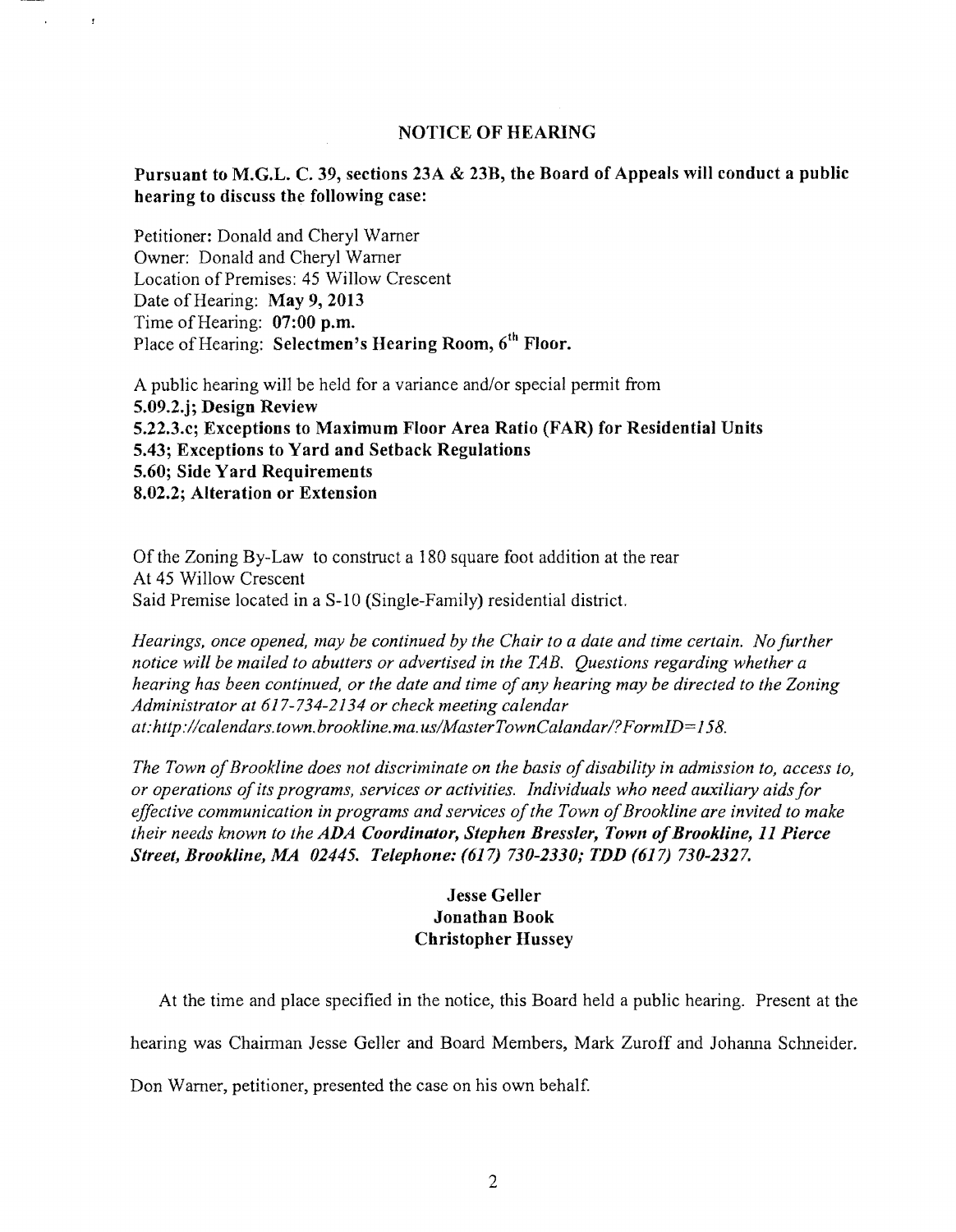Mr. Warner described 45 Willow Crescent as a single-family dwelling that was built in 1930. The neighborhood is comprised of single-family dwellings that are similar in overall size. The property is located to the south of Cleveland Circle and in the Fisher Hill area.

Mr. Warner, said he is now proposing to construct a 168 square foot addition at the rear of the dwelling, requiring side yard setback relief. The addition will increase the allowed floor area and requires relief. The proposal also requires relief for design review due to the increased floor area. There will be a copper roof installed on the proposed addition that will connect to an existing roofline, which will also be replaced with matching copper roofing materials.

Chairman Geller asked what the petitioner is proposing for counterbalancing amenities under **Section 5.43** of the Zoning By-Law. Mr. Warner said he will provide additional landscaping in the form of plants and shrubs.

The Chairman asked if anyone in attendance would like to speak in favor of the petition. No one spoke. The Chairman asked if anyone in attendance would like to speak in opposition to the proposal. No one spoke in opposition.

The Chairman called upon Timothy Richard, Planner, to deliver the comments of the Planning Board.

#### **FINDINGS**

#### **Section 5.09.2.j** – Design Review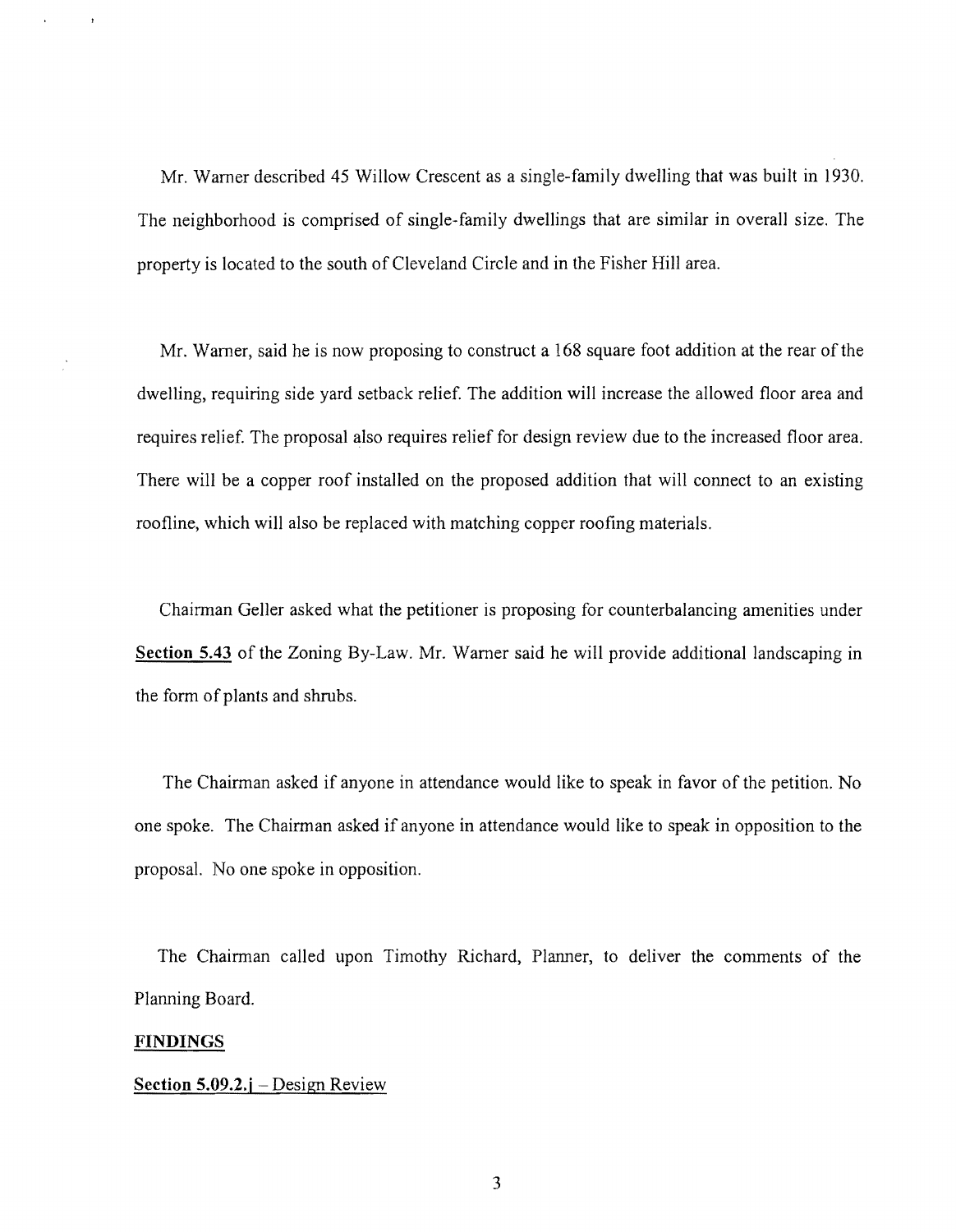# **Section 5.22.3.c** - Exceptions to Maximum Floor Area Ratio (FAR) for Residential Units

| <b>Dimensional Requirements</b> | Required     | Existing     | <b>Proposed</b> | Relief  |
|---------------------------------|--------------|--------------|-----------------|---------|
| Floor Area Ratio                | .30          | -37          | .39             | Special |
| <b>Floor Area Percentage</b>    | 100%         | 123%         | 130%            | Special |
| <b>Total Floor Area</b>         | $2,487$ s.f. | $3,534$ s.f. | $3.702$ s.f.    | Special |

\* Under *Section 5.22.3.c,* the Board of Appeals grant a special permit to increase the floor area of a dwelling by less than 350 square feet, provided the resulting floor area is not more than 150% of the permitted floor area.

## **Section 5.43** - Exceptions to Yard and Setback Regulations

## **Section 5.60 – Side Yard Requirements**

 $\mathbf{r}$  .

 $\mathbf{I}$ 

| <b>Dimensional Requirements</b> | Required    | Existing | <b>Proposed</b> | Relief  |
|---------------------------------|-------------|----------|-----------------|---------|
| <b>Side Yard Setback</b>        | $0^{\circ}$ |          | 6.67'           | Special |

\* Under *Section* **5.43,** the Board of Appeals may waive yard and setback requirements if a counterbalancing amenity is provided.

### **Section 8.02 – Alteration or Extension**

A special permit is required to alter a pre-existing non-conforming structure.

Mr. Richard said the Planning Board supports the requested relief to increase the floor area by 168 square feet. The area of the proposed addition is largely shielded by a row of trees from the affected properties. The design of the construction is compatible with the design of the rest of the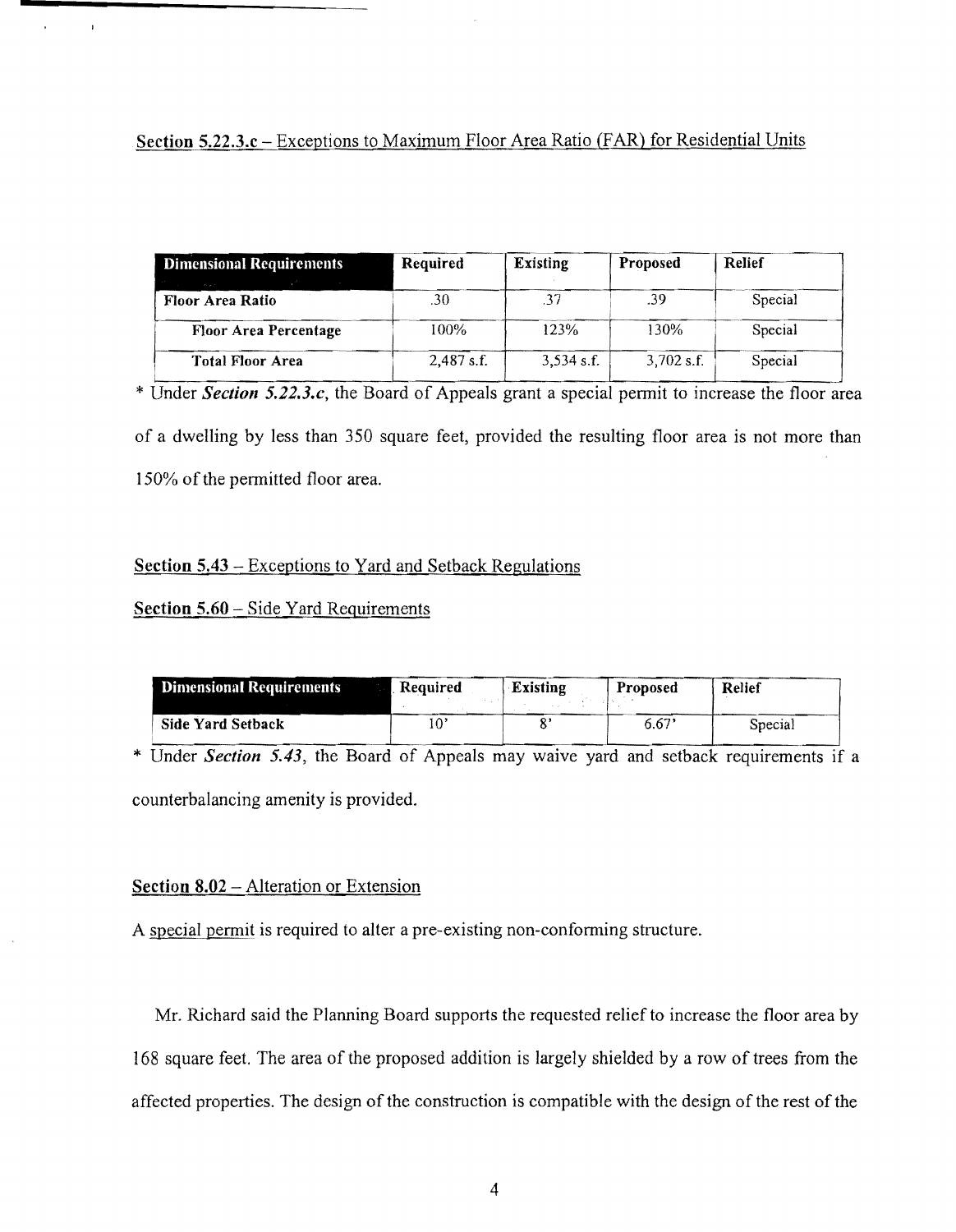dwelling and is expected to be an attractive addition. The roof of the addition will be a standing seam copper roof and will extend to cover an existing roof. The Planning Board recommends that the applicant install additional landscaping to serve as a counterbalancing amenity required for a special permit.

 $\ddot{\phantom{a}}$ 

**Therefore, the Planning Board recommends approval of the plans by Warner Project Management LLC, dated 2/14/13, and site plan by Medford Engineering & Survey dated 2/28113 subject to the following conditions:** 

- 1. Prior to the issuance of a building permit, the applicant shall submit final floor plans and elevations subject to the review and approval of the Assistant Director of Regulatory Planning.
- 2. Prior to the issuance of a building permit, the applicant shall submit a final site and landscape plan indicating all counterbalancing amenities, subject to the review and approval of the Assistant Director of Regulatory Planning.
- 3. Prior to the issuance of a building permit, the applicant shall submit to the Building Commissioner for review and approval for conformance to the Board of Appeals decision: 1) a final site plan stamped and signed by a registered engineer or land surveyor; 2) final building elevations; and 3) evidence that the Board of Appeals decision has been recorded at the Registry of Deeds.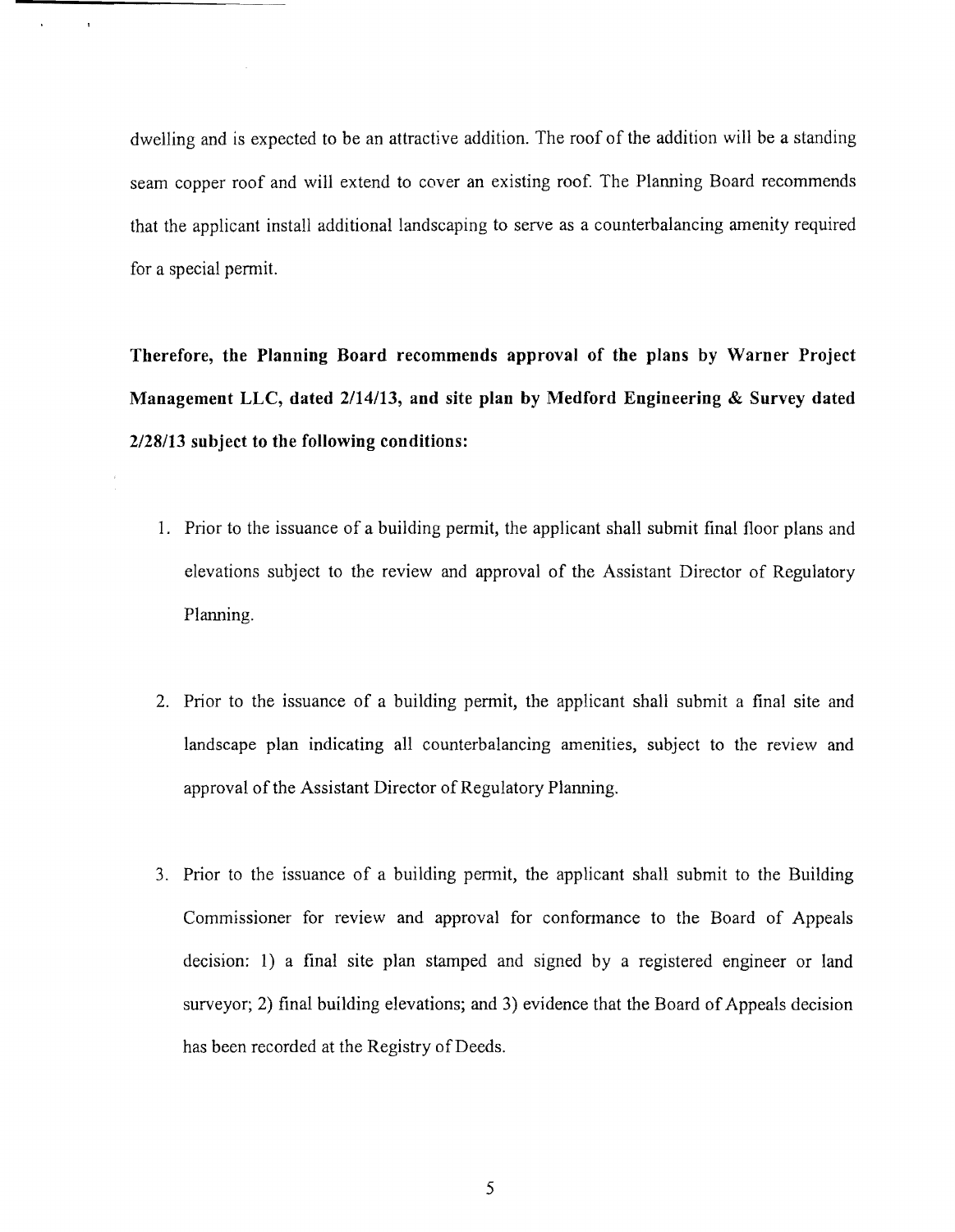The Chairman called upon Michael Yanovitch, Chief Building Inspector, to deliver the comments of the Building Department. Mr. Yanovitch said the Building Department has no objection to the requested relief. He said the relief could be issued by special pennit and satisfactory counterbalancing amenities have been proposed. Mr. Yanovitch said if relief were to be granted the Building Department would ensure compliance with the Building Code as well as any conditions of the grant.

Board Member Zuroff asked Tim Richard if the Planning Board commented on the proposed counterbalancing amenities. Mr. Richard said there was not a significant discussion. Chairman Geller asked Mr. Yanovitch if the calculation of FAR was accurate given submission of a revised site plan. Mr. Yanovitch said the revision was for a dimension that was cited wrong but does not affect the FAR.

The Board deliberated on the merits of the special pennit relief requested. The Board voted unanimously that the requirement have been met for the issuance of a special pennit under **Sections 5.43, 5.22.3.c and 8.02** of the Zoning By-Law. The Board made the following specific findings pursuant to said **Section 9.05:** 

a. The specific site is an appropriate location for such a use, structure, or condition.

b. The use as developed will not adversely affect the neighborhood.

c. There will be no nuisance or serious hazard to vehicles or pedestrians.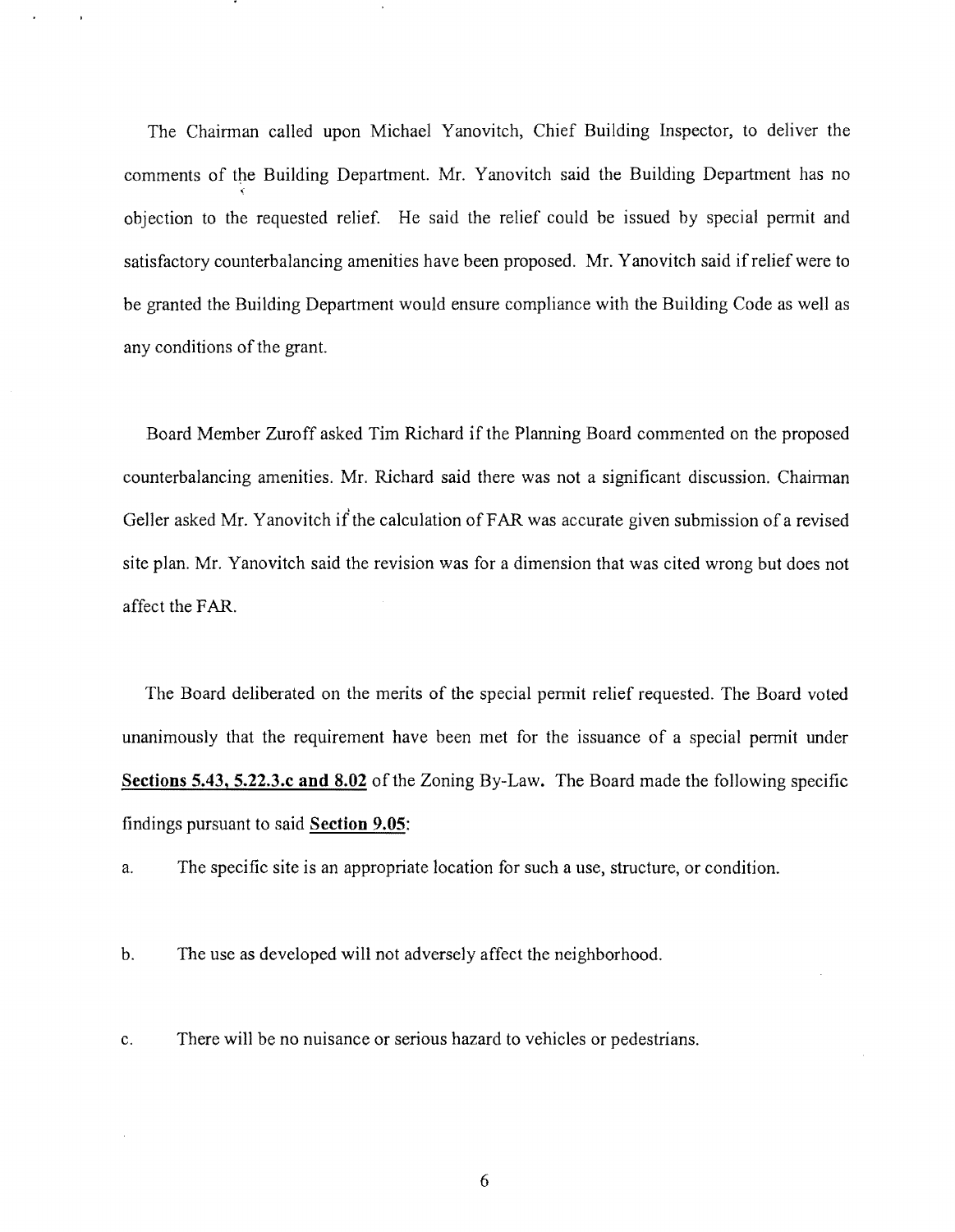d. Adequate and appropriate facilities will be provided for the proper operation of the proposed use.

Accordingly, the Board voted unanimously to grant the requested relief subject to the following conditions:

- 1. Prior to the issuance of a building permit, the applicant shall submit final floor plans and elevations subject to the review and approval of the Assistant Director of Regulatory Planning.
- 2. Prior to the issuance of a building permit, the applicant shall submit a final site plan certifying the size of the parcel of land and a landscape plan indicating all counterbalancing amenities, subject to the review and approval of the Assistant Director ofRegulatory Planning.
- 3. Prior to the issuance of a building permit, the applicant shall submit to the Building Commissioner for review and approval for conformance to the Board of Appeals decision: 1) a final site plan stamped and signed by a registered engineer or land surveyor; 2) final building elevations; and 3) evidence that the Board of Appeals decision has been recorded at the Registry of Deeds.

C:J Unanimous Decision of \_\_ ; ~:! ~,~ *\_.J*   $\oint_C$  Board of Appeals  $\ddot{\ddot{\mathbf{3}}}$ **2013** a I-

Jesse Geller. Chairman

Filing Date: **June** 19, 2013